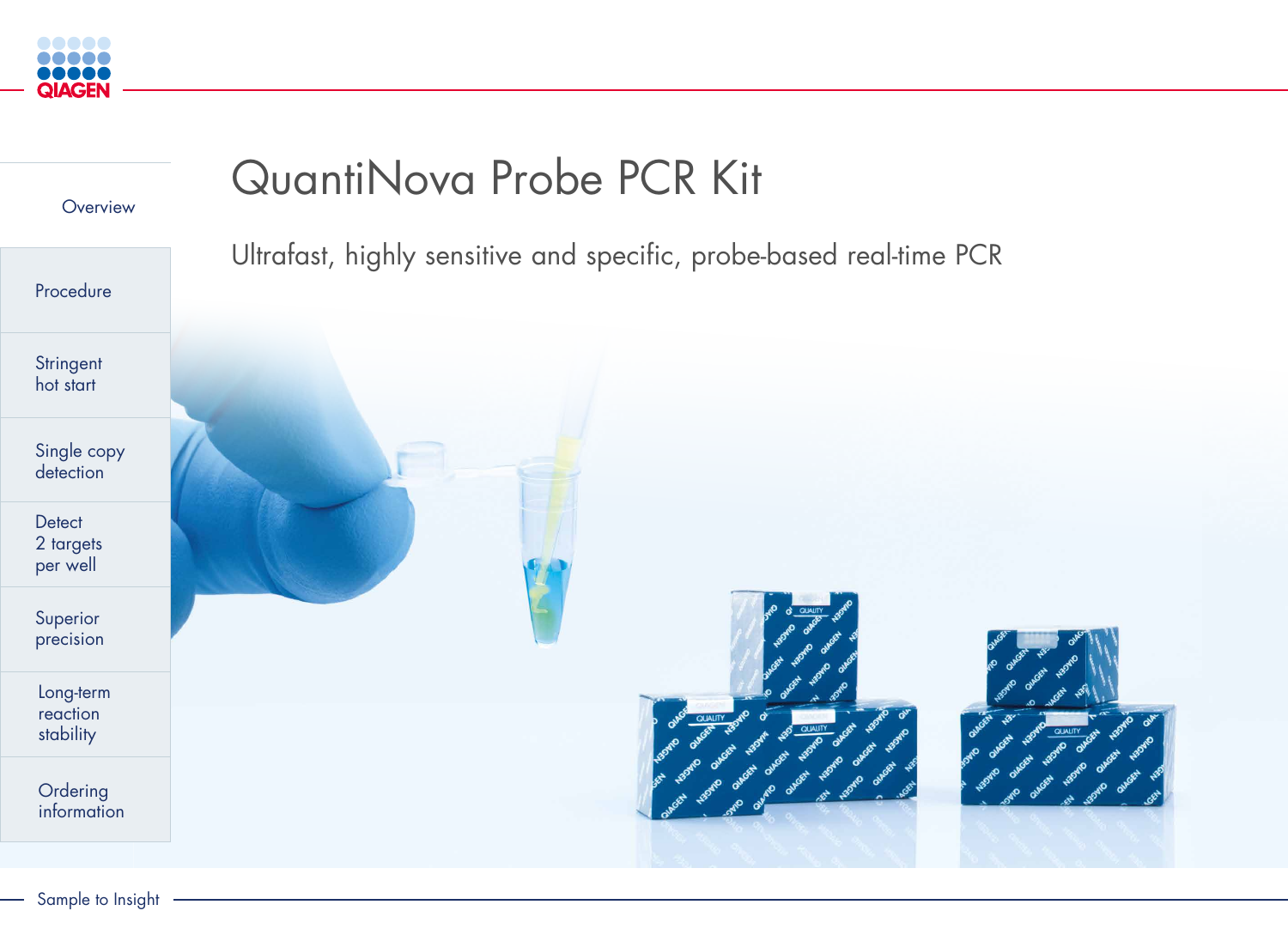## **Download** [Quick-Start](https://www.qiagen.com/resources/resourcedetail?id=49981eaf-9063-4244-85f9-d21ae542ed35&lang=en)  Protocol

# Ultrafast procedure with built-in pipetting control

| <i>v</i> a Reverse<br>otion Kit         |
|-----------------------------------------|
| min                                     |
|                                         |
|                                         |
|                                         |
| tivation                                |
| nin                                     |
|                                         |
|                                         |
| <i><b>ration</b></i>                    |
| $\mathsf{S}$                            |
|                                         |
|                                         |
| $\mathsf{annealing}/\mathsf{}$<br>ision |
| leplex)/<br>luplex)                     |
|                                         |



<span id="page-1-0"></span>



• Unmatched throughput and speed with ultrafast cycling







• Simple, color change verifies correct pipetting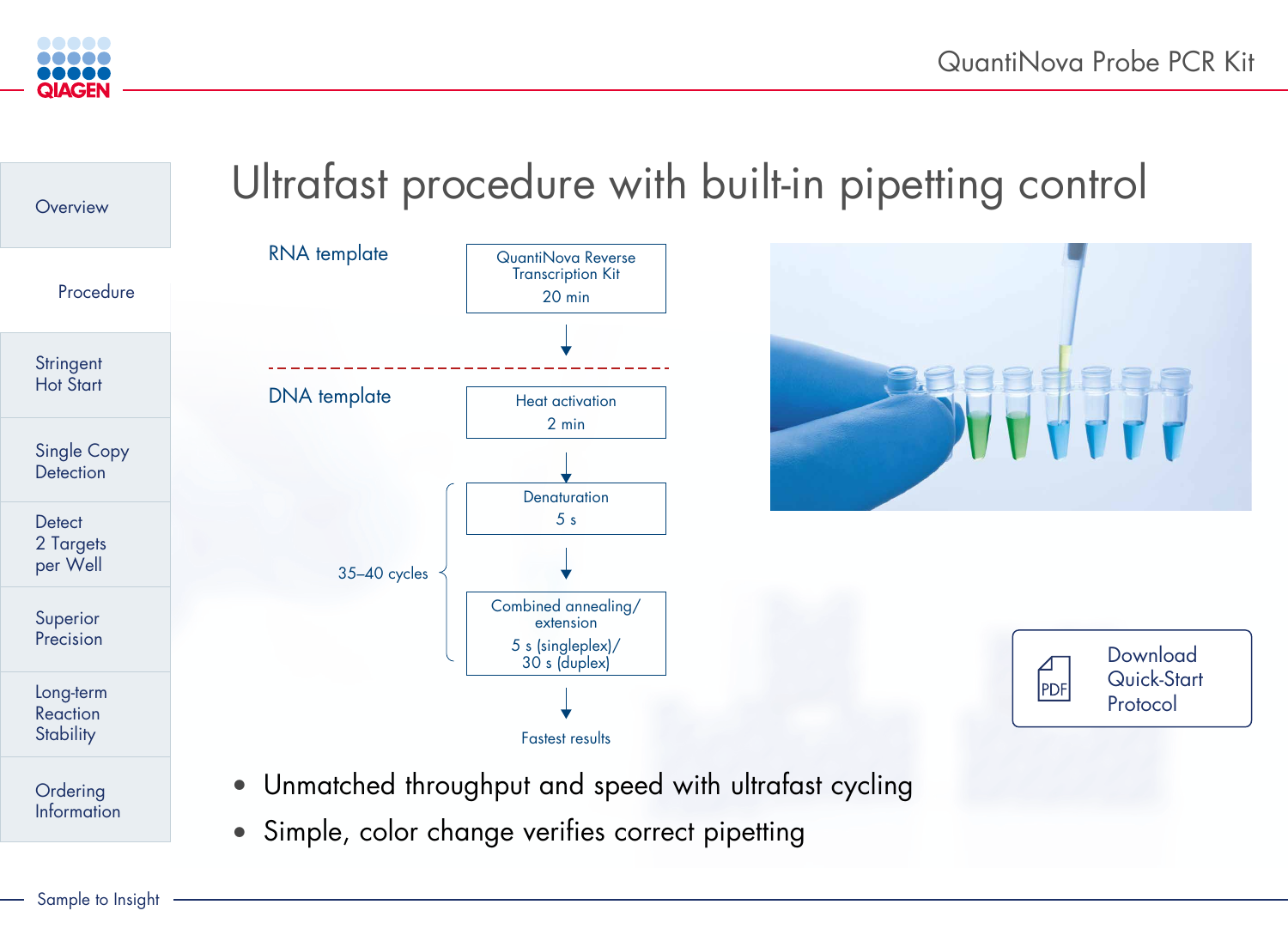

<span id="page-2-0"></span>

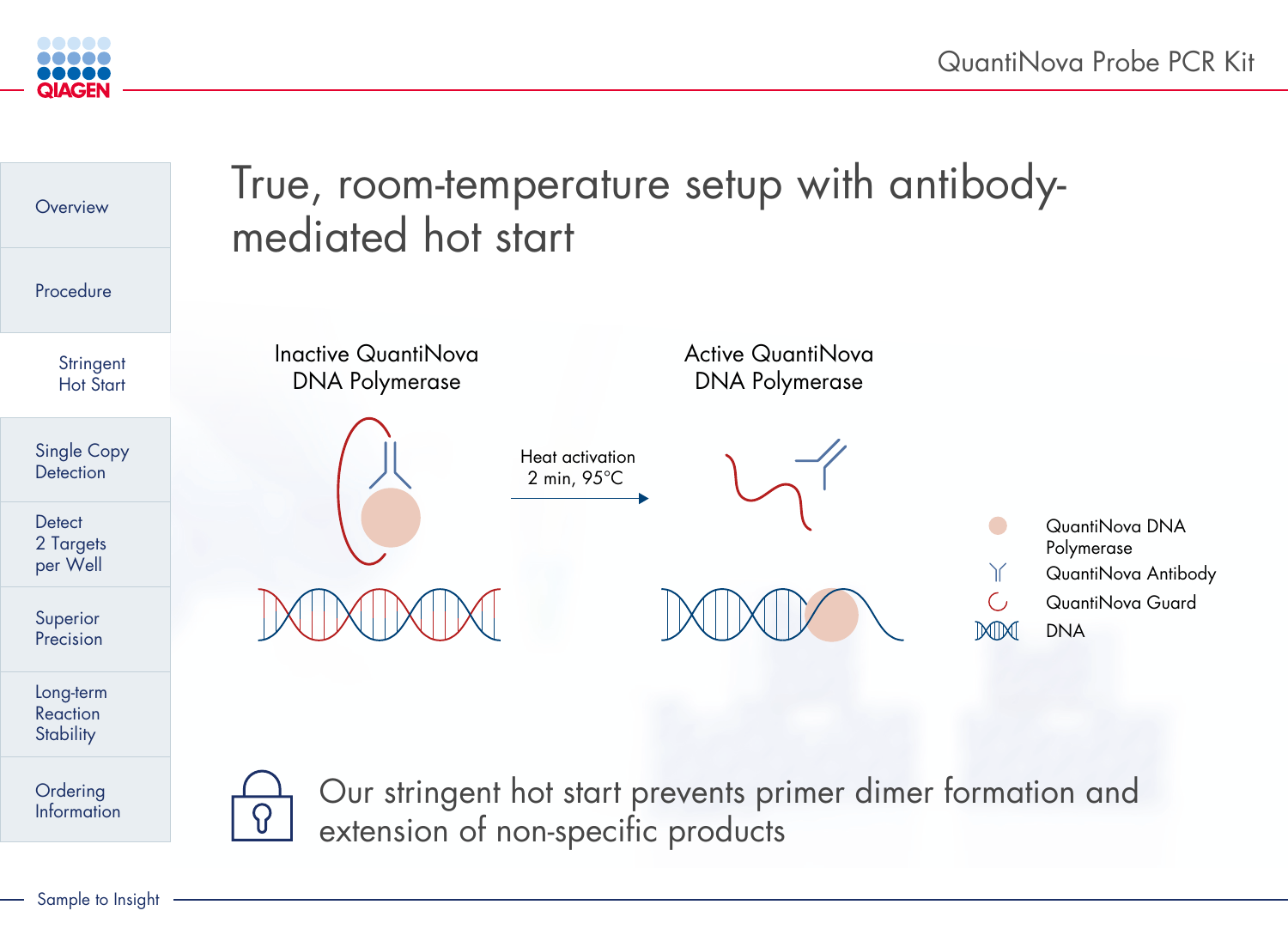



<span id="page-3-0"></span>

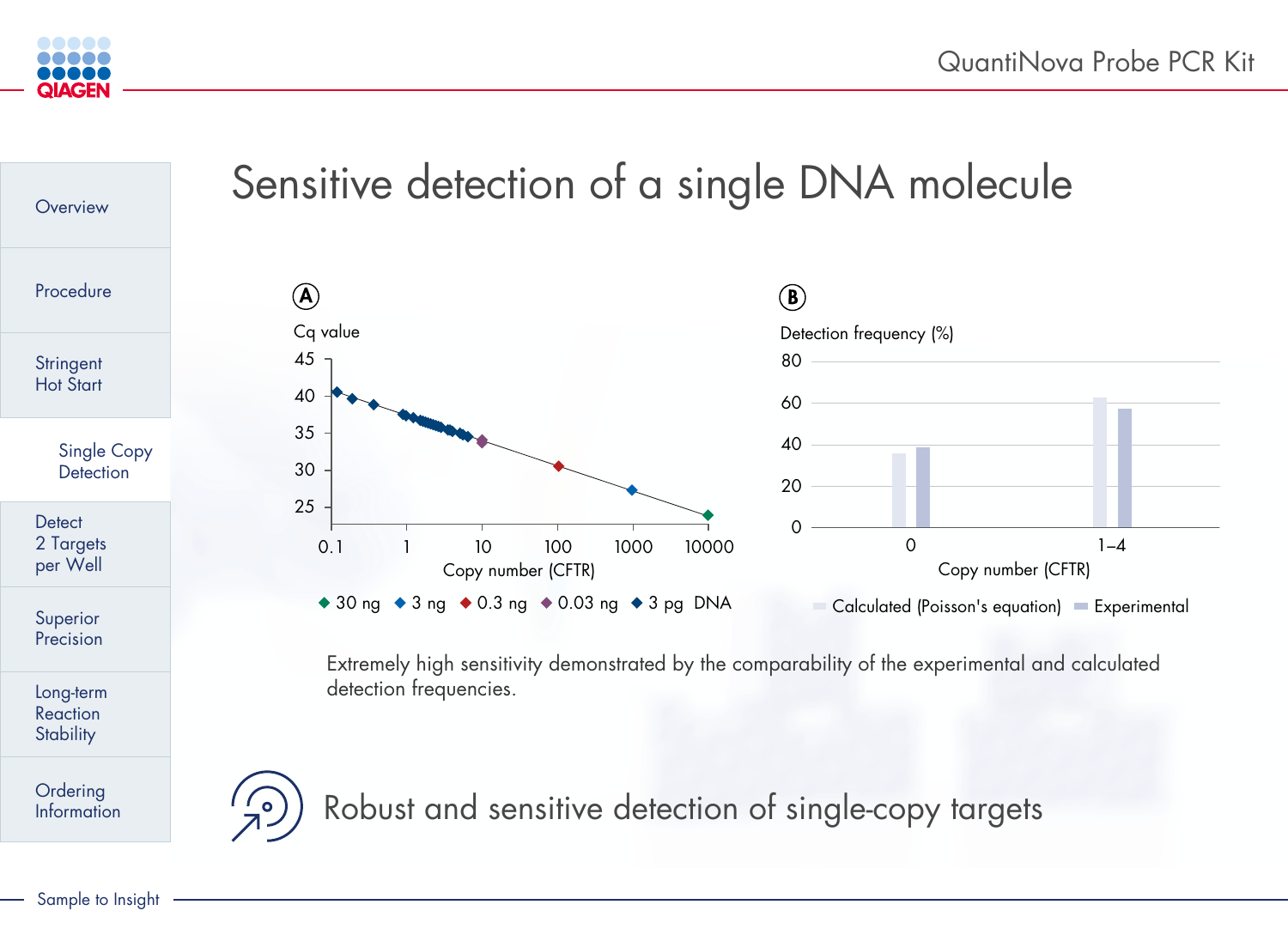## $\overline{\phantom{0}}$

<span id="page-4-0"></span>



300



200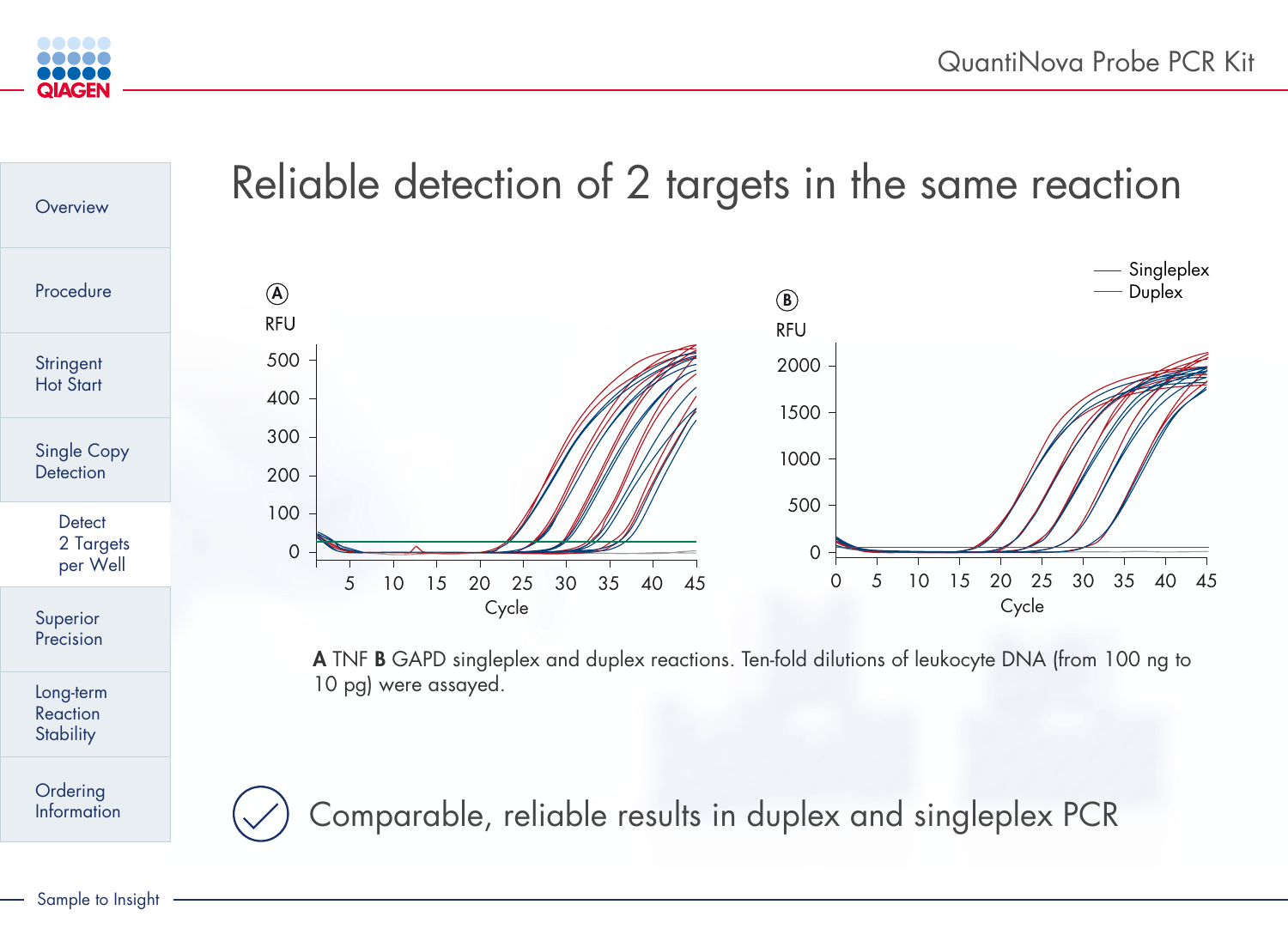Amplication

Amplication

efciency: 103%

<span id="page-5-0"></span>



15





## 20 efciency: 99%

30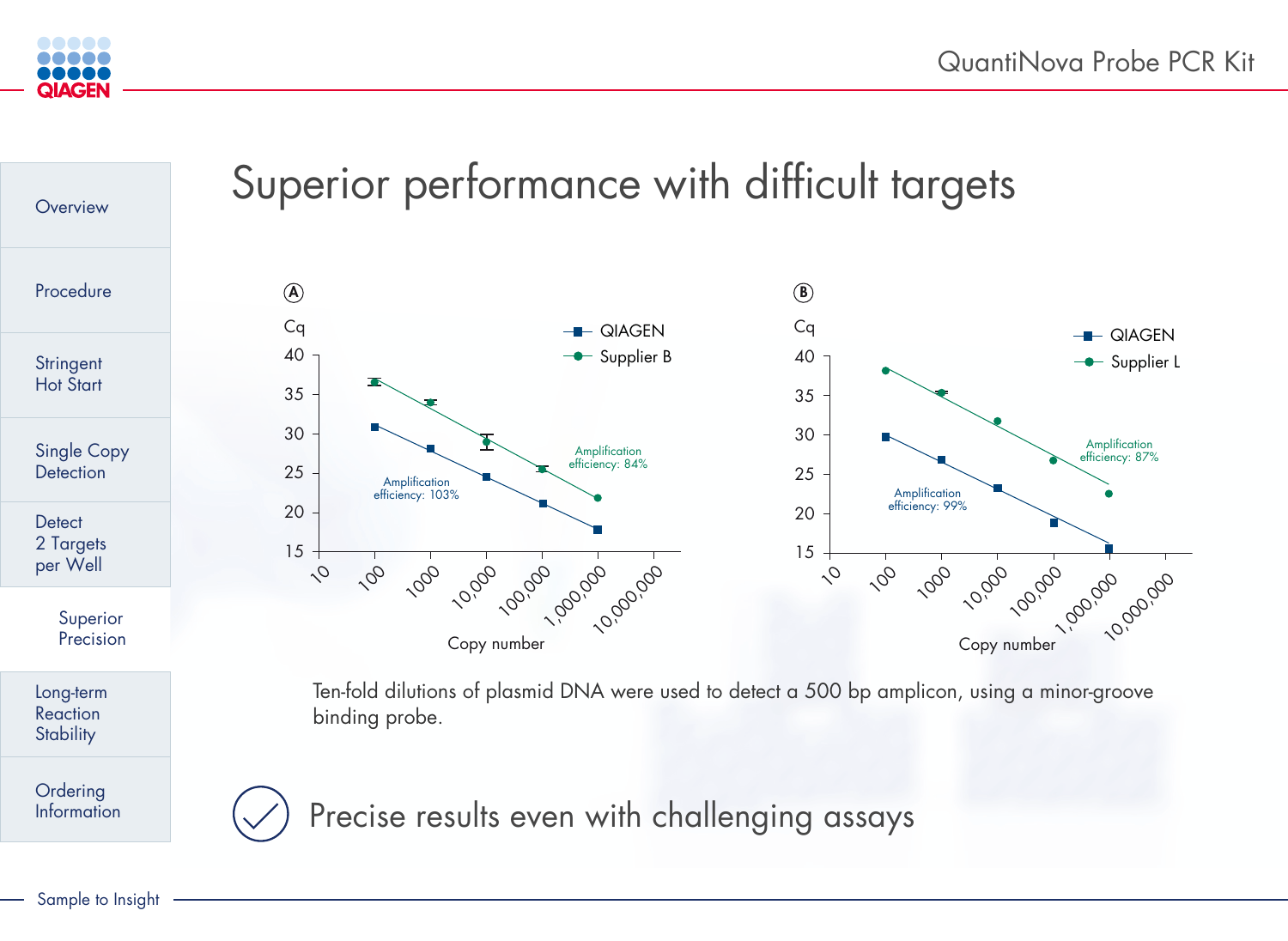







<span id="page-6-0"></span>

| Overview                                  |             |                                                           |                                                             | Automation-ready, long-term, room-temperature stabi                                                   |              |
|-------------------------------------------|-------------|-----------------------------------------------------------|-------------------------------------------------------------|-------------------------------------------------------------------------------------------------------|--------------|
| Procedure                                 |             |                                                           |                                                             |                                                                                                       |              |
| Stringent<br><b>Hot Start</b>             |             | <b>QuantiNova Probe PCR Kit</b>                           |                                                             | <b>Mean Cq values</b><br>Probe PCR kit from supplier L                                                |              |
|                                           | ng          | 0 <sub>h</sub>                                            | 100h                                                        | 0 <sub>h</sub>                                                                                        | 100 h        |
| <b>Single Copy</b><br><b>Detection</b>    | 10          | 24.37                                                     | 24.49                                                       | 24.35                                                                                                 | 27.49        |
|                                           |             | 27.78                                                     | 27.90                                                       | 27.77                                                                                                 | 30.97        |
| <b>Detect</b><br>2 Targets<br>per Well    | 0.1         | 31.16                                                     | 30.98                                                       | 31.37                                                                                                 | 34.48        |
|                                           | No template | Not detected                                              | Not detected                                                | Not detected                                                                                          | Not detected |
| Superior<br>Precision                     |             |                                                           | for 100 hours and run alongside freshly prepared reactions. | Real-time PCR reactions including master mix, cDNA, primers and probes for TNF were incubated at 30°C |              |
| Long-term<br>Reaction<br><b>Stability</b> |             |                                                           |                                                             |                                                                                                       |              |
| <b>Ordering<br/>Information</b>           |             | 8 No performance loss after storage at 30°C for 100 hours |                                                             |                                                                                                       |              |